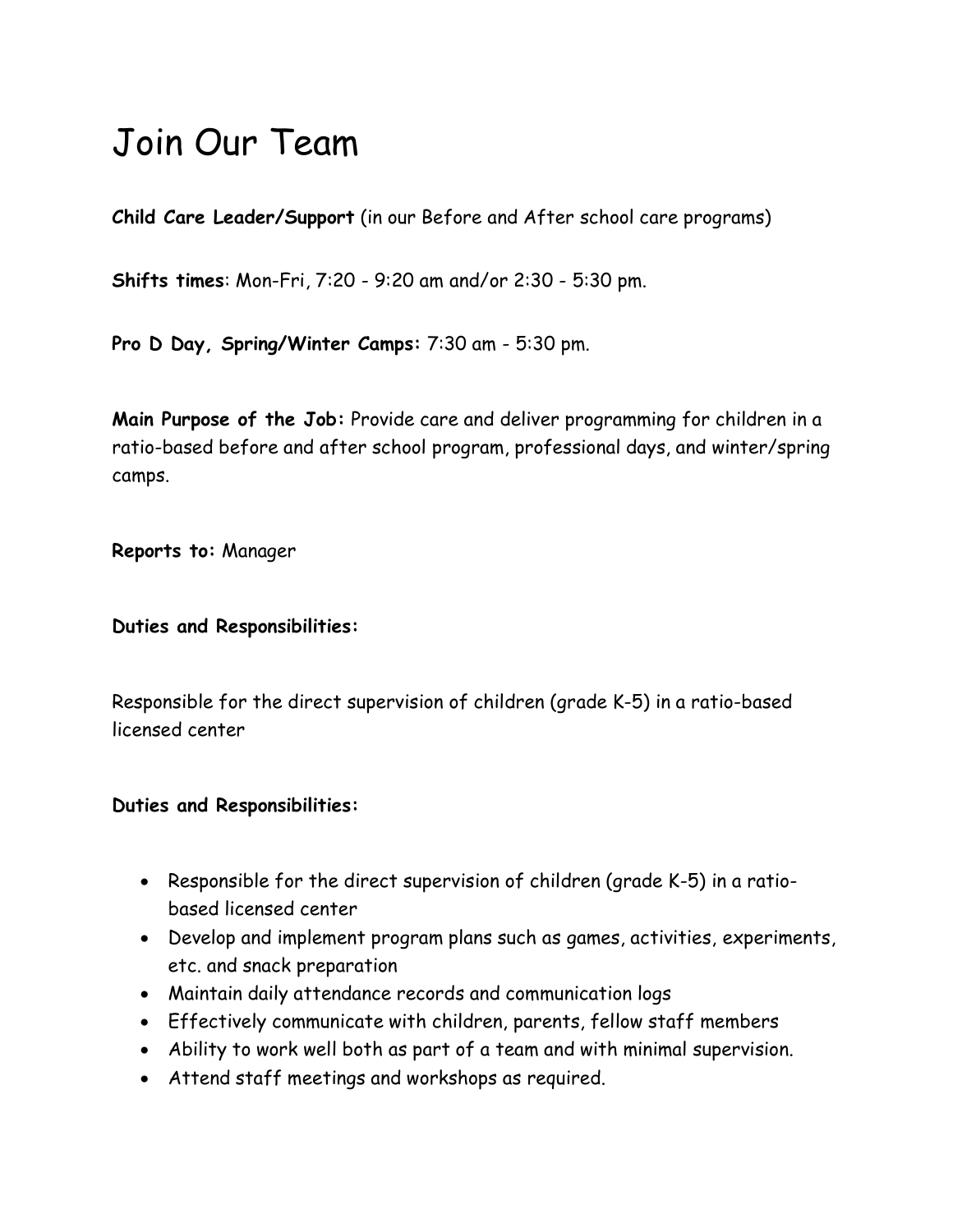- Adheres to the Society's policies described in the Staff Handbook, and by Licensing regulations
- Maintain confidentiality regarding the staff and families in our care.
- Other job-related duties as specified in the Staff Handbook

### **Qualifications:**

- Previous child care experience in licensed child care and/or recreation-based setting is an asset
- Experience with special needs is an asset
- Minimum 20 hours of courses in child development, guidance, health, and safety, or nutrition; supporting documents required OR willingness to take an online Responsible Adult course · Criminal Record Check – must be in good standing.
- Current Standard First Aid and CPR (C), copy of First Aid Certification required.
- Must be 19 years or older, as per licensing requirements
- Positive attitude, a smile, and a sense of humor!

## **Working Conditions:**

The employee is required to work outdoors and will be exposed to rain, sun, and heat.

#### **Physical Requirements:**

- Strength Guidelines: The employee is expected to lift backpacks and sporting equipment (5-10lbs). In an emergency, the employee may be required to lift or move a child (40lbs+).
- Motion Parameters: The employee must be able to walk, jog, kneel, hike
- Vision and Hearing Requirements: The employee is required to verbally communicate with children, parents, and staff.